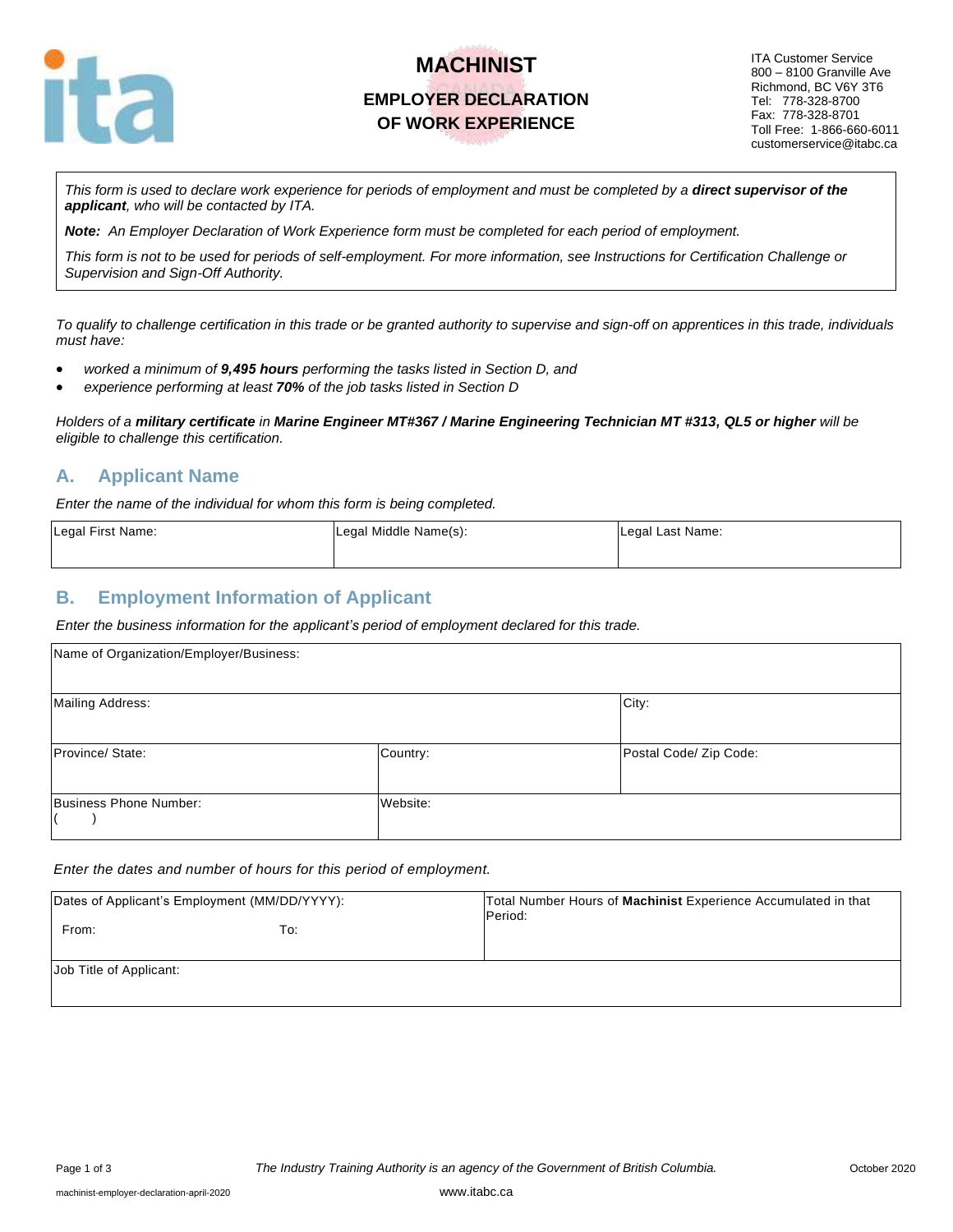

## **MACHINIST EMPLOYER DECLARATION OF WORK EXPERIENCE**

### **C. Supervisor Contact Information**

*Enter the name and contact information for the person who directly supervised the applicant during this employment period. Ensure the information given is current as the application will be denied if this person cannot be contacted by ITA.*

| First and Last Name of Applicant's Direct Supervisor:                            | Supervisor Position or Title: |  |  |
|----------------------------------------------------------------------------------|-------------------------------|--|--|
| Supervisor's Phone Number:                                                       | Supervisor E-Mail Address:    |  |  |
| Language(s) that the employer/supervisor can communicate: (check all that apply) |                               |  |  |
| English                                                                          | Other (please specify):       |  |  |

### **D. Supervisor Declaration of Job Task Performance of Applicant**

*By checking "Yes" or "No" in the Declaration Response column, indicate whether you, as the direct supervisor of the applicant, have personally witnessed the applicant performing the job tasks listed.* 

| Job Tasks (8)                                                                                                                                          | <b>Declaration</b><br><b>Response</b> |         |
|--------------------------------------------------------------------------------------------------------------------------------------------------------|---------------------------------------|---------|
| <b>OCCUPATIONAL SKILLS</b>                                                                                                                             | Yes:                                  | П       |
| Using tools and equipment; organizing work; processing material; and maintaining machines                                                              | No:                                   | □       |
| <b>BENCH WORK</b>                                                                                                                                      | Yes:                                  | $\Box$  |
| Performing hand processes; and refurbishing components                                                                                                 | No:                                   | □       |
| <b>DRILL PRESSES</b>                                                                                                                                   | Yes:                                  | П       |
| Setting up and operating drill presses.                                                                                                                | No:                                   | П       |
| <b>LATHES</b>                                                                                                                                          | Yes:                                  | П       |
| Setting up and operating manual lathes.                                                                                                                | No:                                   | □       |
| <b>MILLS</b>                                                                                                                                           | Yes:                                  | П       |
| Setting up and operating manual milling machines.                                                                                                      | No:                                   | □       |
| <b>SAWS</b>                                                                                                                                            | Yes:                                  | П       |
| Setting up and operating power saws.                                                                                                                   | No:                                   | □       |
| <b>GRINDERS</b>                                                                                                                                        | Yes:                                  | П       |
| Setting up and operating grinders.                                                                                                                     | No:                                   | □       |
| <b>COMPUTER NUMERICAL CONTROL (CNC) MACHINES</b>                                                                                                       | Yes:                                  | П       |
| Performing basic CNC programming; and setting up and operating CNC machines to a maximum of 40% of<br>the required trade related work experience hours | No:                                   | $\perp$ |

*Enter the supervisor and applicant names (repeat on every page of this form)*

Supervisor First and Last Name: Applicant First and Last Name: Applicant First and Last Name:

Page 2 of 3 *The Industry Training Authority is an agency of the Government of British Columbia.* October 2020